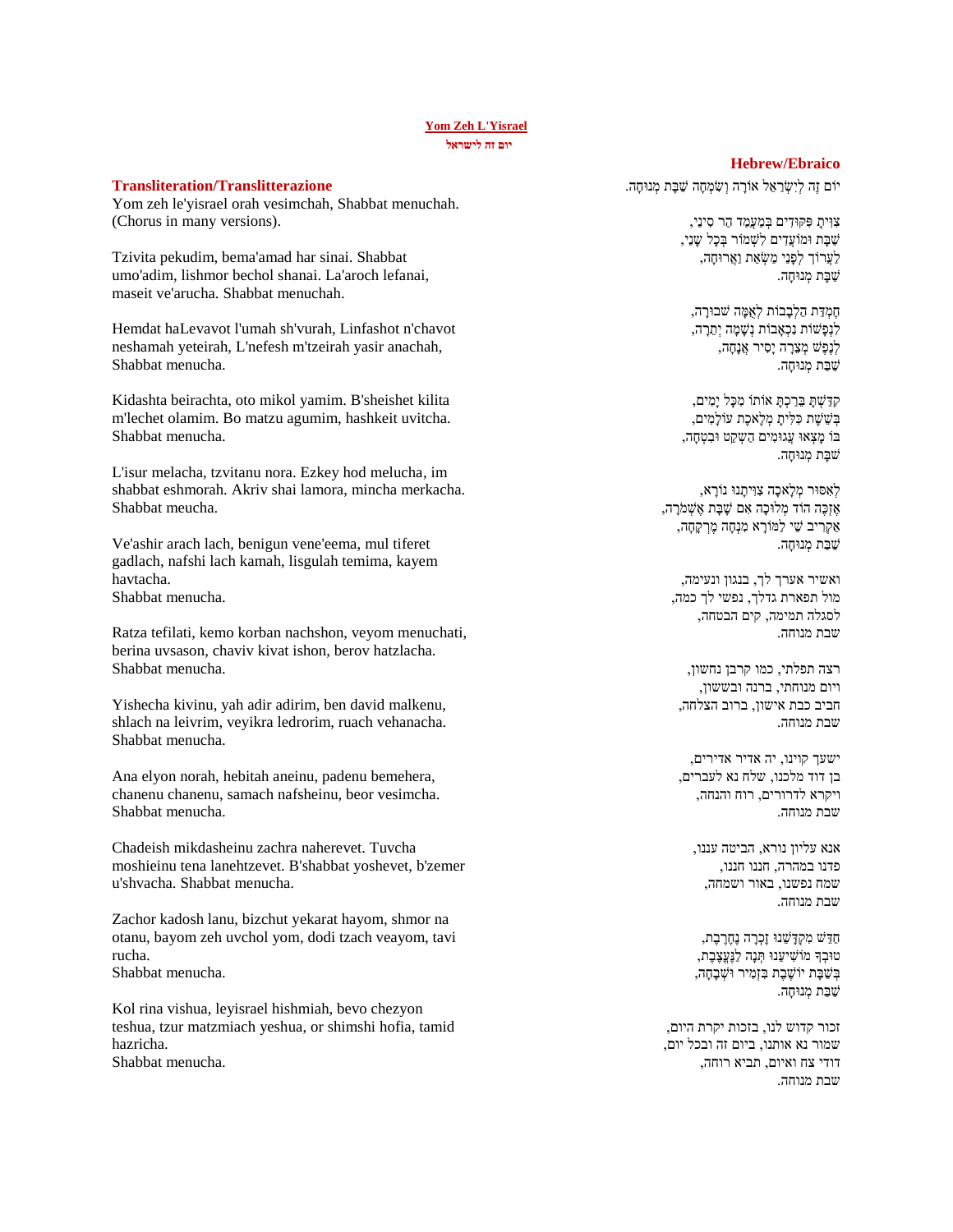קול רנה וישועה, לישראל השמיעה, בבא חזיון תשועה, צור מצמיח ישועה, אור שמשי הופיעה, תמיד הזריחה, שבת מנוחה.

# **Translation (English):**

Your gift to those who strive with You is joy and light: Shabbat Menucha.

Certain of Your holy ways You revealed to us at Sinai Shabbat and other holy days we are to keep as You commanded You send your healing rays accept our human ways: Shabbat Menuchah

Charm is Shabbat for the heart for the poor and broken people if all week we were depressed additional souls are ours on Shabbat to help our anxious moods breathe a relaxing sigh: Shabbat Menuchah

Consecrated bride You blessed all other days gave her their blessing in the sixth and final phase You finished global creation There found the sorrowing calm and security: Shabbat Menuchah

Let go of every form of toil You in Your kindness have commanded regal auras shine from us when we keep Shabbat as is wanted I offer holy gifts a fragrant sacrifice: Shabbat Menuchah

What songs of love could I perform with rhythm and harmony and music to please your presence holy God? My soul delights in her surrender Do keep that promise God to your beloved folk: Shabbat Menuchah

Receive my worship blessed God as if it was my life I offered This restful, blissful Shabbat day with ample joy and sweet elation we feel secure and loved in Your protection God: Shabbat Menuchah

Your salvation do we trust Yah God most powerful and mighty David's heirs - do send them soon to those who do transcend convention Let Freedom be proclaimed and with it space that's safe: Shabbat Menuchah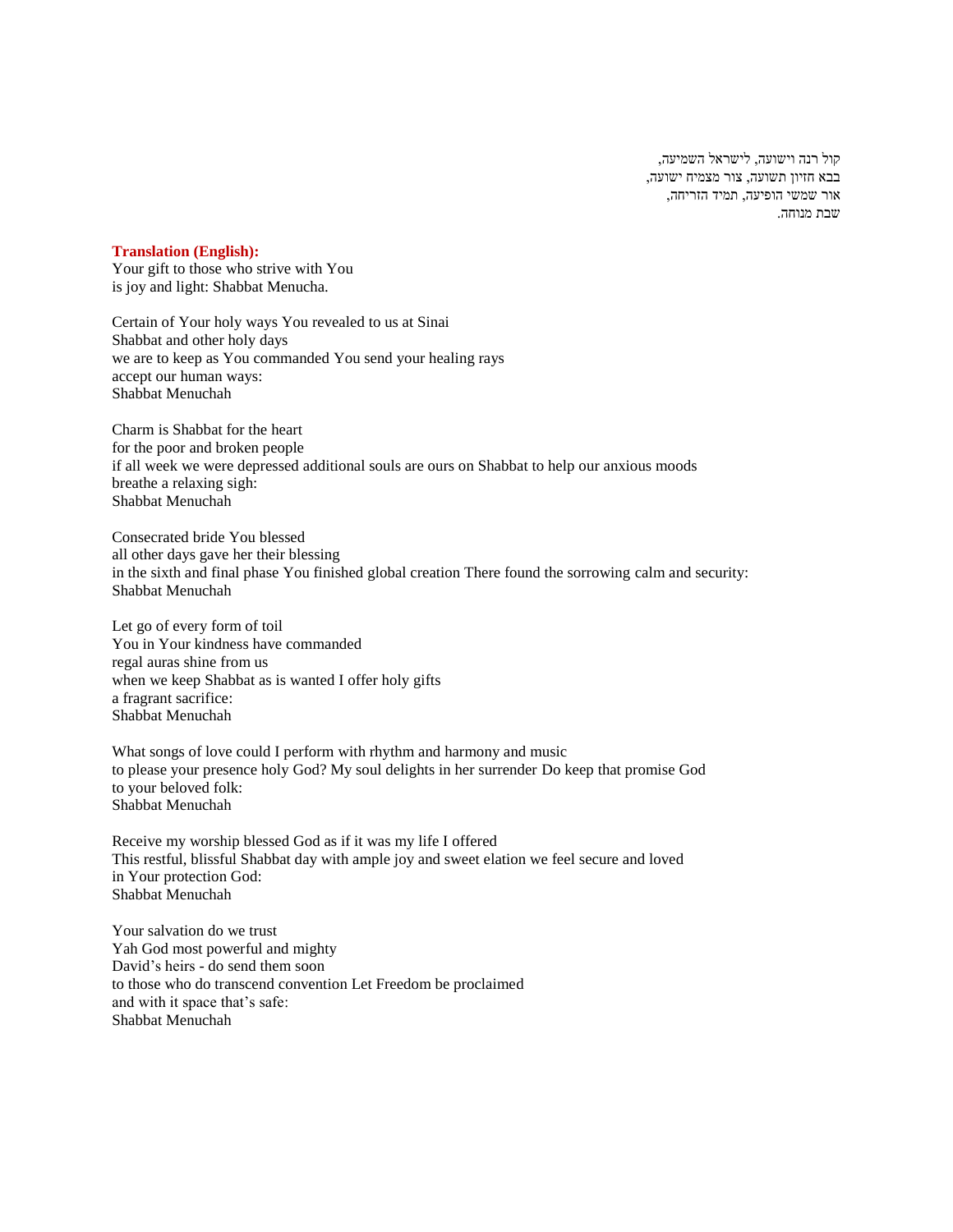Awesome God who is most High do look for us and give an answer redeem this troubled planet soon be kind and manifest Your caring revive our trust in You with light and blissfulness: Shabbat Menuchah

Cherish and Renew Your house enough the years it was in shambles With Your compassion Gentle God console the grieving ones in sorrow who puts her grief aside to sing You Shabbat songs: Shabbat Menuchah

Zealous to treasure this holy day keep us well in your remembrance protect and guard us wondrous God This day and every other day Beloved do respond and grant deliverance: Shabbat Menuchah

Could celebration's welcome song be heard by Israel and her neighbors When that vast vision is fulfilled and all the world is safe from terror Our light has dawned this day and shines in every way: Shabbat Menuchah

# **Traduzione (Italiano):**

Il tuo dono a coloro che lottano con Te è gioia e luce: Shabbat Menucha.

Alcune delle Tue sante vie ci hai rivelato al Sinai Shabbat e altri giorni Santi dobbiamo mantenere come hai comandato di inviare i Tuoi raggi di guarigione accetta i nostri modi umani: Shabbat Menuchah

Affascinante è Shabbat per il cuore per i poveri e le persone sofferenti se per tutta la settimana eravamo depressi, a Shabbat ci sono altre anime ad aiutare i nostri umori ansiosi facciamo un sospiro rilassante: Shabbat Menuchah

Sposa consacrata che hai benedetto tutti gli altri giorni e ricevuto la loro benedizione nella sesta e ultima fase hai finito la creazione globale Lì ha trovato la calma alla tristezza e la sicurezza: Shabbat Menuchah

Lascia andare ogni forma di fatica Tu nella tua gentilezza hai comandato le aure regali brillano da noi quando manteniamo Shabbat come desiderato offro doni santi un sacrificio profumato: Shabbat Menuchah

Quali canzoni d'amore potrei suonare con ritmo, armonia e musica per compiacere la tua presenza Santo Dio? La mia anima si diletta nella Sua resa. Mantenere quella promessa a Hashem (Dio) alla tua amata gente: Shabbat Menuchah

Ricevi la mia adorazione benedetto Hashem (Dio) come se fosse la mia vita che ho offerto Questo giorno riposante e beato di Shabbat con grande gioia e dolce esaltazione ci sentiamo sicuri e amati nella tua protezione Hashem (Dio): Shabbat Menuchah